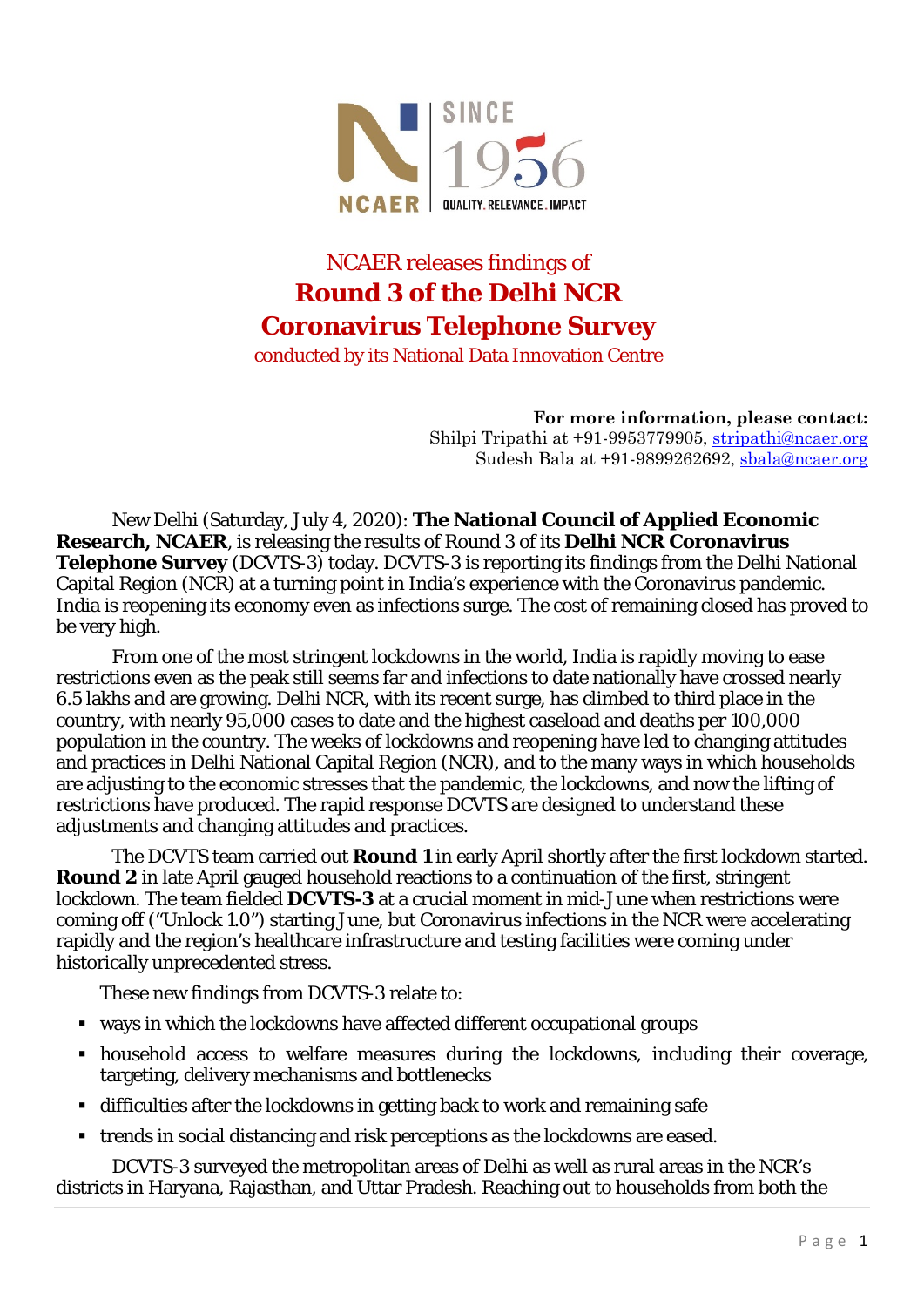DCVTS-1 and 2 samples, DCVTS-3 covered a sample size that was almost double the prior round sample sizes to allow for much more disaggregated analysis. This Press Note provides more data about the sample and response rates at the end.

## **Key findings of the DCVTS-3 and implications**

As the lockdowns are eased, in order to ensure safety and reduce the chance of spreading the Coronavirus infection, communication strategies around the world have emphasised upon **precautionary measures** such as wearing masks to cover the nose and mouth whenever one goes outside the house, maintaining a physical distance of at least one meter (3 feet) with outsiders, washing hands frequently and thoroughly, and definitely after coming back home from outside, and avoiding crowded places and large gatherings in enclosed spaces. In DCVTS-3, we tried to capture where the people in Delhi NCR stand in terms of adhering to the above guidelines. It was found that during the one week prior to the survey date, 73 per cent of Delhi NCR's residents had gone outside their homes at least once for some reason or the other. There was no significant difference among respondents from different States in NCR, rural or urban areas, red or orange districts. Female respondents were less likely (54 per cent) to go out as compared to their male counterparts (77 per cent), which is probably true in normal circumstances as well. Although the respondents aged 60 years or above were significantly less likely to go out, still a large percentage of them (61 per cent) went out in the last one week. This suggests that we have not been fully successful in shielding the elderly, the population at maximum risk. Further, the more educated respondents and salaried workers were more likely to go out. At the same time, they are the ones who took more precautions as compared to others.

### **Table 1: Percentage of respondents taking precautions during their visit outside and after returning home the last time they went out in the last one week prior to DCVTS-3 (June 15-23)**

| Precautions taken $(\%)^*$               | <b>Rural</b> | Urban | <b>Total</b> |
|------------------------------------------|--------------|-------|--------------|
| Wore mask/nose and mouth covering*       | 94.5         | 96.3  | 95.3         |
| Used hand sanitizer                      | 57.1         | 75.9  | 66.1         |
| Washed hands with soap*                  | 65.7         | 65.8  | 65.7         |
| Maintained a distance of 3 feet or more* | 44.9         | 46.0  | 45.4         |
| Took bath after returning home           | 36.2         | 43.8  | 39.8         |
| Put away clothes for washing separately  | 34.3         | 42.2  | 38.1         |
| Wore gloves                              | 6.4          | 15.3  | 10.6         |
| Did not take any precaution              | 1.0          | 0.5   | 0.8          |
| *Took all the three key precautions      | 31.6         | 32.8  | 32.2         |

 $*$ Percentage of respondents among those who went out in the last one week (n = 2,526)

In the context of precautions taken the last time when one went outside one's house, the use of mask was near universal (95 per cent). About 45 per cent of the respondents reported maintaining a distance of at least one meter (3 feet) with others. The percentage of respondents who had washed hands using soap after coming back home from outside was 66 per cent. A large majority of the respondents also reported using hand sanitiser (66 per cent), though it was reported more by urban respondents (76 per cent) as compared to rural respondents (57 per cent).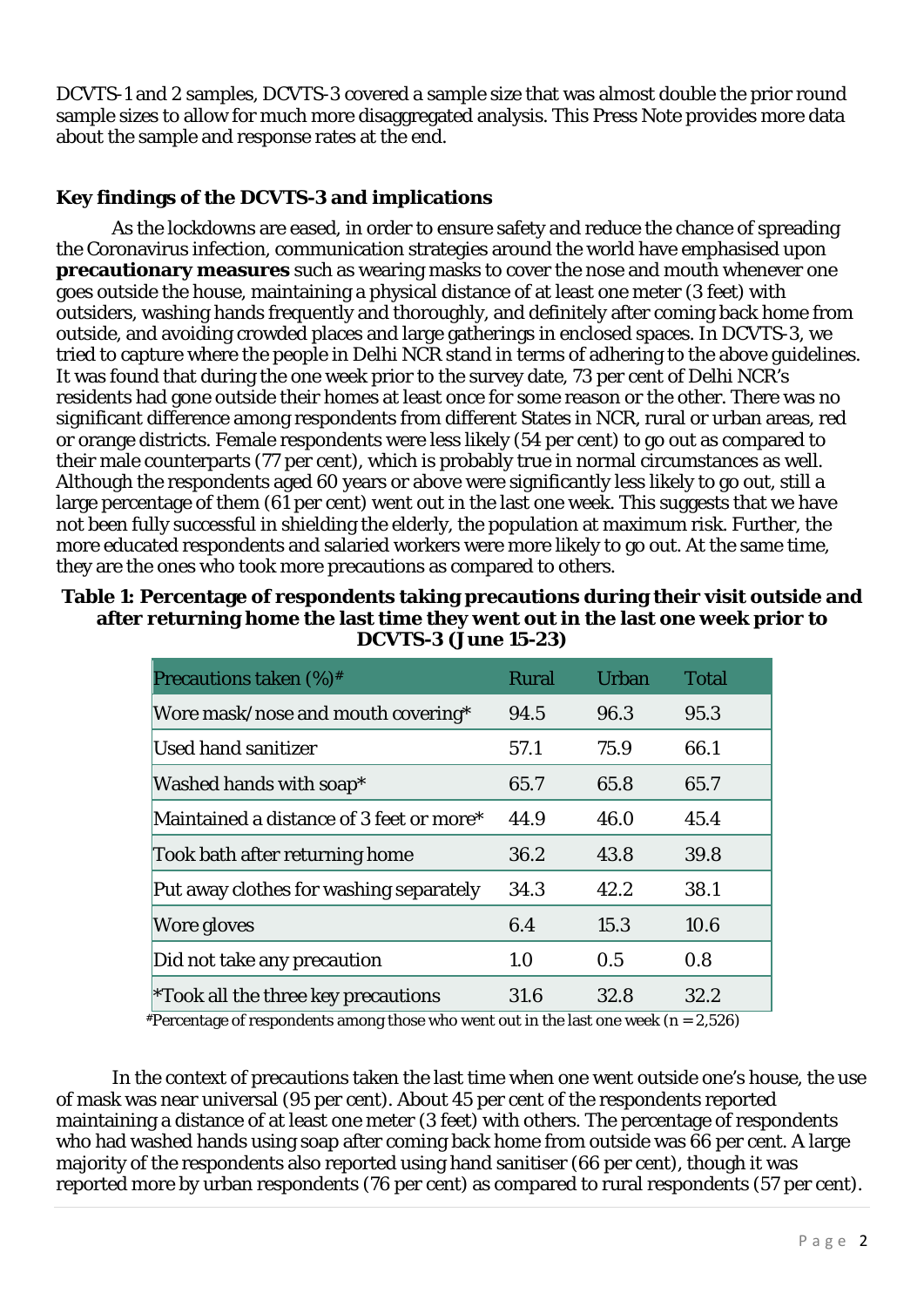Only 32 per cent of the respondents followed all the three precautionary measures (Table 1). Women (28 per cent) were less likely to take all the three key precautions compared to men (33 per cent). About 38 per cent of the respondents having more than 12 years of education adhered to all the three precautions, which figure is higher than respondents with lower education levels, such as those having completed 0-4, 5-9, 10, and 11-12 years of education. Salaried workers (37 per cent) were more likely to have taken all the three precautions as compared to farmers (27 per cent) and homemakers (26 per cent).

DCVTS-3 collected data on the **activities people resumed** after the unlocking procedure was initiated. In a remarkably large proportion of households (78 per cent), people had started going to their work places in the 2nd and 3rd week of June. In 18 per cent of the households, people started resuming social activities, such as visiting family, friends and relatives, or attending social functions such as marriages and birthdays. About 12 per cent of the households reported going to public places of worship like temple, mosque, gurudwara, and church, which has been allowed from June 8 onwards in areas outside the containment zones. The initiation of such activities was higher in rural areas as compared to urban areas as some urban localities were still containment zones. Educational and learning activities are yet to resume in a normal manner as they were in the pre-lockdown period as schools, colleges, and educational and coaching institutions continue to remain closed. We compared these findings with the data from DCVTS-2 (April 23-26) on the activities that people planned to resume if the lockdown were to be lifted. A higher percentage of people in Delhi NCR had actually resumed activities than those who earlier thought of resuming them (Figure 1). This is indeed a good sign for getting the economy going again, if people follow precautionary measures to remain safe. The only exception is learning activities in educational institutions. A significantly higher percentage of people wanted to resume this activity in future as reported in late April, but in reality, they could not do so because of the continued closures of schools and colleges. This may have serious consequences in terms of widening the gap in learning outcomes for children across socio-economic groups as the responsibility of educating children has shifted to households with a few exceptions where the learning process continues to function on a digital platform.

#### **Figure 1: Comparison of activities residents of Delhi NCR planned to resume as reported during DCVTS-2 (April 23-26) and what they actually started doing as per DCVTS-3 (June 15-23)**

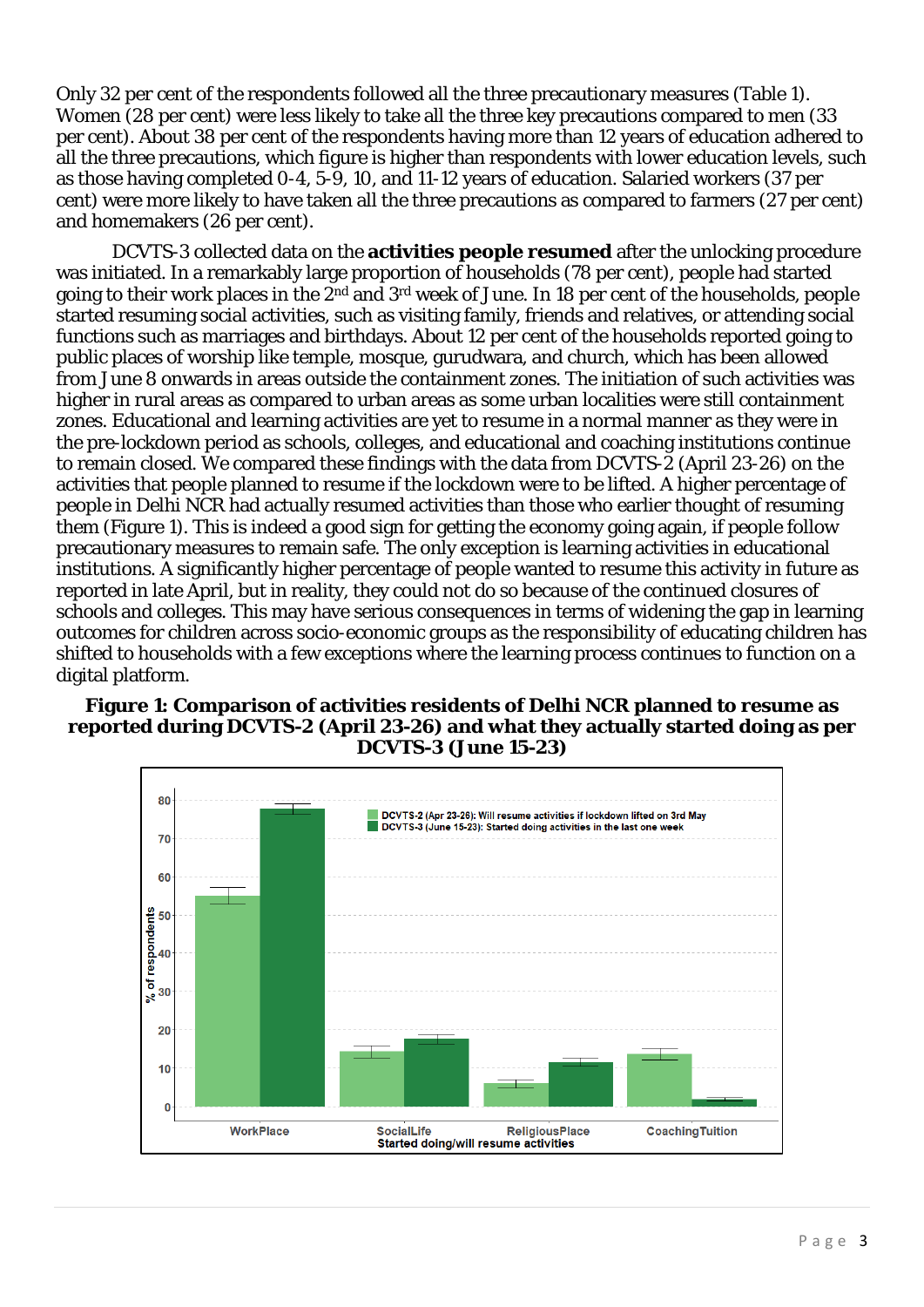Regarding the impact of the lockdown on **the livelihoods of people**, a vast majority (85 per cent) of the DCVTS-3 respondents reported some level of reduction in their incomes or wages in the month of May compared to the average monthly income reported before the lockdown. There was no significant rural-urban difference in the proportion of households experiencing some level of income reduction. However, a significantly higher proportion of urban households (59 per cent) reported that their income and wages had suffered "very much" compared to 50 per cent among rural households. The findings on drop in incomes during the lockdown are similar to those in earlier rounds of DCVTS and other surveys in different States across India. Households whose primary source of income was casual wage work and small businesses had suffered the most. About 73 per cent of 793 households relying on casual wage work as the main source of income reported that their income fell by a large extent ("very much"). This figure is similar to that for business households (70 per cent), based on responses from 674 households having business as the main source of income. On the other hand, less than half (48 per cent) of the 1,220 households in which salaried workers were the main bread earners reported a large income loss. Farmers (32 per cent of 632 households) were still the least affected along with the households reporting other primary sources of income such as rent, pension and remittances (26 per cent of 147) (Figure 2). About 20 per cent of salaried and farm households were hardly affected by the lockdown as they reported no reduction in income in May.

#### **Figure 2: Reduction in income or wages in the month of May compared to average monthly income before the lockdown across households with different sources of income**



The rise in prices of essential items added to the hardship caused by income loss. About 35 per cent of DCVTS-3 respondents reported that in the month of May, they experienced an increase in prices of pulses, an easy source of protein for a majority of Indian households. The proportions of households experiencing an increase in prices of other essential items such as vegetables and fruits (30 per cent), rice and wheat (26 per cent), and milk and milk products (11 per cent) were also quite substantial.

DCVTS-3 also captured the **experiences of different occupational groups** during the lockdown months of April and May in considerable detail and asked if there had been any change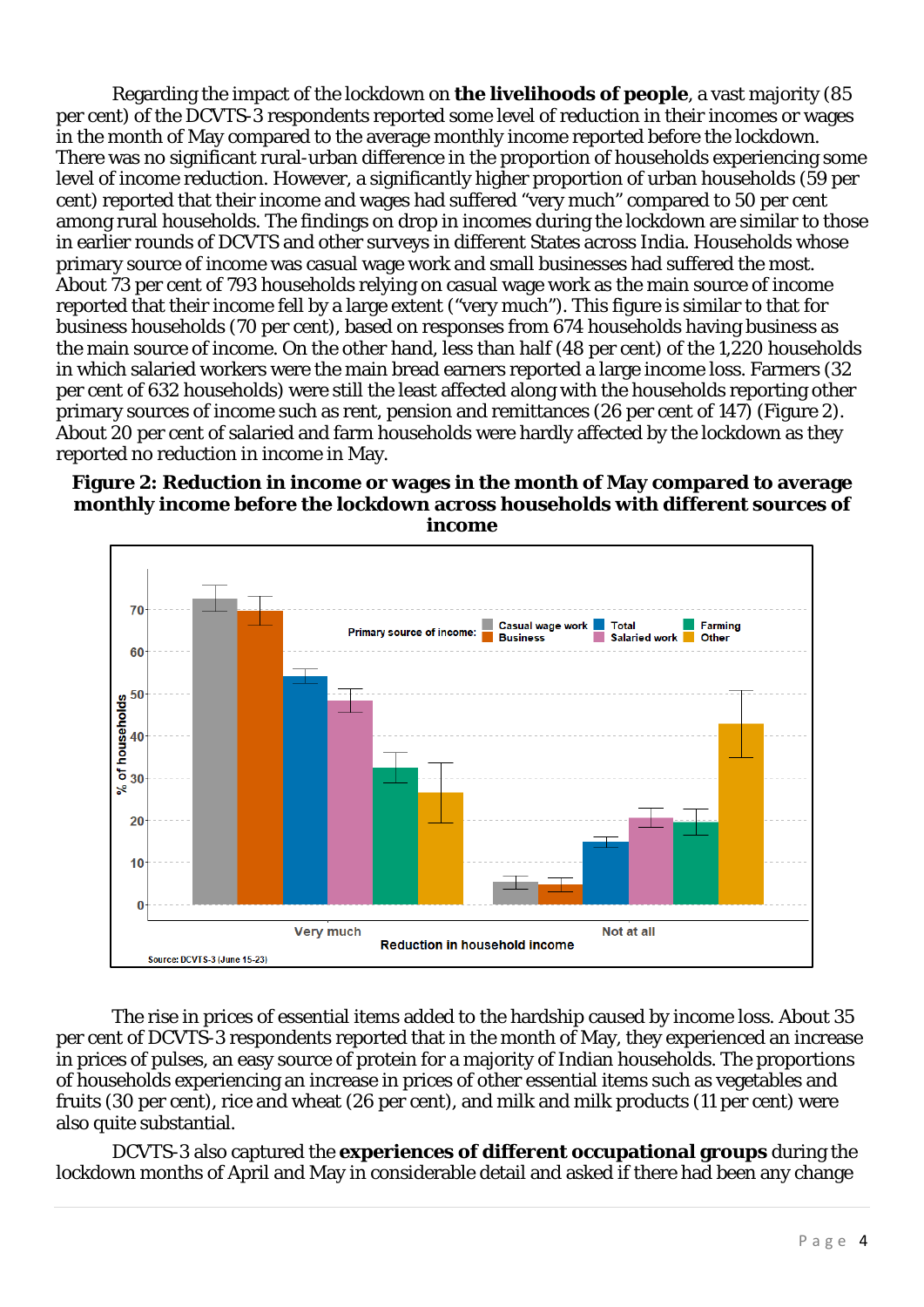in their situation around the time of the survey (mid-June). The findings show significant variations among the experiences of farmers, small business owners, workers drawing monthly salaries, and casual labourers.

Since the lockdown and till the time of the survey, almost all **farmers** (97 per cent) were continuing to harvest the Rabi crops and had started preparation for the Kharif crop. Among cultivators who usually hire labourers for agricultural activities, only 25 per cent did not hire any worker in the months of April and May primarily because of labour shortage, fear of Coronavirus infection, and financial constraints. About 35% of farmers faced some level of difficulty in selling their produce in the market, whereas about the same percentage of farmers did not face any difficulty and the remaining did not try to sell their produce, perhaps saving it for their own consumption in the crisis. About 30 per cent of farmers thought that compared to April and May, the situation regarding transportation and the selling of agricultural produce had improved during the period of the survey (mid-June). Only about 21 per cent of the farmers reported receiving a lower price than usual for their agricultural produce. In terms of the indicators mentioned above, farmers seemed to have been in much better situations during the lockdown in rural Uttar Pradesh as compared to rural Haryana and Rajasthan.

**Small businesses**, however, faced an existential challenge. More than half (52 per cent) of them had to suspend their activities in April and May while another 12 per cent simply closed down. The businesses that stayed open faced substantial challenges in obtaining inputs and in finding consumers. Despite some reopening in the unlocking phase, about 76 per cent of the household businesses that were open in March were functioning in mid-June. An even more alarming finding was that a large proportion (46 per cent) of the business owners thought that the overall business situation was even worse in mid-June as compared to that in the months of April and May.

Nearly 44 per cent of the **salaried employees** were able to continue their employment either part-time, full-time, or through the work from home arrangement, during the months of April and May. About 5 per cent of the salaried workers lost their jobs during this period. Among salaried workers, public sector employees were the most privileged. About 79 per cent of the government employees received full salary for the months of April and May, as compared to a corresponding figure of only 24 per cent among private sector workers. The situation, however, improved significantly in mid-June as 64 per cent of the salaried workers started going to the office or worksite.

**Daily wage labourers** were the most disadvantaged during the lockdown and are finding it the hardest to find work now. Two-thirds of them were unable to work at all during the lockdown and the rest found work only for some days and not others. Less than 3 per cent of the wage labourers were able to find work on most of the days during the months of April and May. The incidence of work loss was particularly high for casual labourers engaged in construction or other manual work, and somewhat lower for agricultural labourers. By mid-June, only 60 per cent of these workers were able to return to work and half of them reported that though they did find work, it was with great difficulty.

The disproportionate impact of the lockdown on household income across occupational groups is reflected in concrete markers of **distress** captured in DCVTS-3. About 44 per cent of the households from Delhi NCR had to resort to borrowing during the lockdown to meet their day-today consumption needs and 14 per cent of the households faced occasional situations of not having enough food due to financial constraints. The proportion of households that had to borrow money to meet their expenses was much higher for the most disadvantaged occupational group of casual wage workers (67 per cent) than small business owners (43 per cent), salaried workers (39 per cent) and farmers (34 per cent). As regards the other indicator of hardship, 24 per cent of the casual worker households suffered from occasional unavailability of food during the lockdown while this figure was much lower for other households whose primary source of income was small business (14 per cent), salaried work (12 per cent) or farming (7 per cent).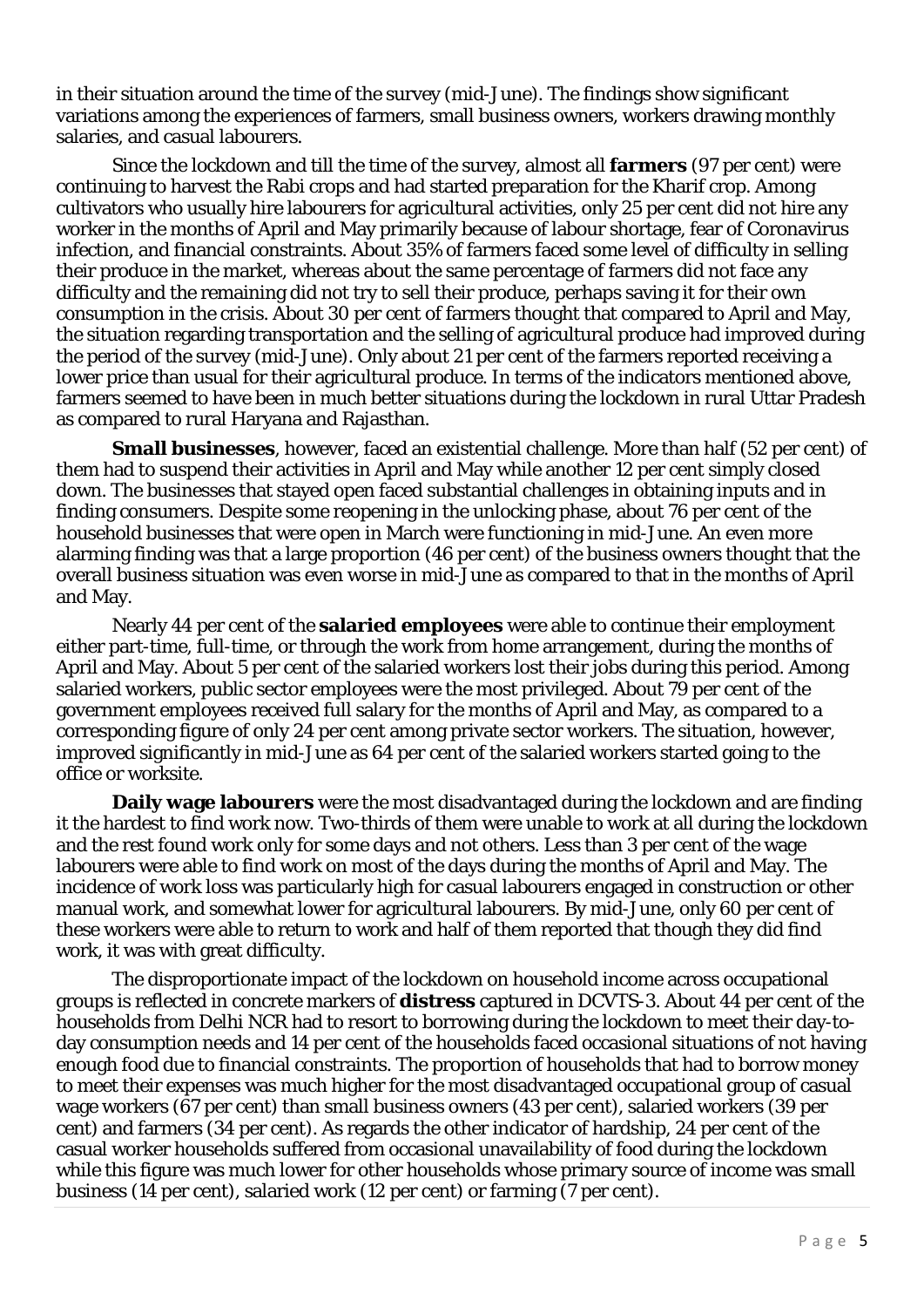Now that the lockdown has been relaxed and people are being able to return to work or business, it is crucial to understand the **challenges they are facing in returning to work or business**. About 31 per cent of the respondents said that they did not face any challenge, with a significant difference between respondents in rural (37 per cent) and urban (25 per cent) areas. The key challenges faced by the people include the worry that they themselves or their household members may get infected (expressed by 25 per cent of the respondents) and difficulty in finding work (reported by 21 per cent of the respondents). The low demand for goods and services has also been reported as a major challenge in urban areas (10 per cent) along with employers being worried about the virus and not opening their offices or worksites (6.5 per cent).

Alongside the loss in income and wages, the DCVTS-3 also asked about **government relief measures**. About 58 per cent of the DCVTS-3 households received extra rations (grains and pulses) in the month of May, with significant rural (62 per cent) and urban (54 per cent) differences. The proportion of households receiving additional rations was much lower in Haryana (44 per cent) as compared to Rajasthan (68 per cent), Uttar Pradesh (66 per cent), and Delhi (61 per cent). Even though the percentage of households having ration cards was much higher in Haryana (85 per cent) as compared to Delhi (61 per cent), the use of Aadhaar card and e-coupons to distribute rations in the time of the pandemic put Delhi ahead of the curve. About 27 per cent of the households received additional cash transfers from the government in the month of May, which is relatively lower than the corresponding figure of 32 per cent in April. Combining the figures for the months of April and May, it was found that 35 per cent of the households received additional cash, again with a significant difference between rural (45 per cent) and urban (23 per cent) areas. However, the amount of the additional cash transfer was modest. In April and May, the median amounts received by rural and urban households were Rs. 1,750 and Rs. 1,000, respectively. The receipt of cash during the months of April and May was much lower in Haryana (30 per cent) than in Rajasthan (51 per cent) and Uttar Pradesh (41 per cent). A majority of the cash transfers were made through Jan Dhan accounts. Among the households that received additional cash, about 67 per cent received it through Jan Dhan accounts, followed by 23 per cent who received it through the Ujjwala Yojana. Only about 21 per cent of the households that have farming as the main source of income received money through the PM Kisan programme.

The much lower numbers for urban households receiving relief may be a cause for concern since the impact of Coronavirus continued to be greater in urban areas, with many of them being classified as high infection "red zones". Households for which casual wage work was the main source of income were the most affected by the lockdown and most in need of relief. Targeting such relief appears to be working since the proportion of such households receiving government relief is much higher than the average for all households: 78 per cent of casual wage work households received additional rations in May as compared to 58 per cent of all households, 46 per cent received additional cash in April and May (35 per cent of all households) and 38 per cent received both forms of benefits (only 25 per cent of all households).

Alongside questions on government relief measures, DCVTS-3 also asked whether the households received rations or any type of help in cash or kind from any non-government or charitable organisation or individual. About 8 per cent of the households reported receiving such relief. The continuation and enhancement of government safety net measures will be necessary, given the severity of impact on people's income and livelihood. These support measures will also need to be tweaked to include the most vulnerable as the lockdown and 'un-lockdown' continue to be implemented in a phased manner.

**Conducting the DCVTS-3.** DCVTS-3 was conducted by 35 interviewers over a period of nine days, June 15-23. The survey resulted in 3,466 completed interviews with an overall response rate of 66 per cent from all phone numbers called. The non-contact rate was 26.3 per cent, but among those whom we were able to contact, the response rate was remarkably high at 89.6 per cent. Most of the non-response cases were due to interviewers not being able to contact the households